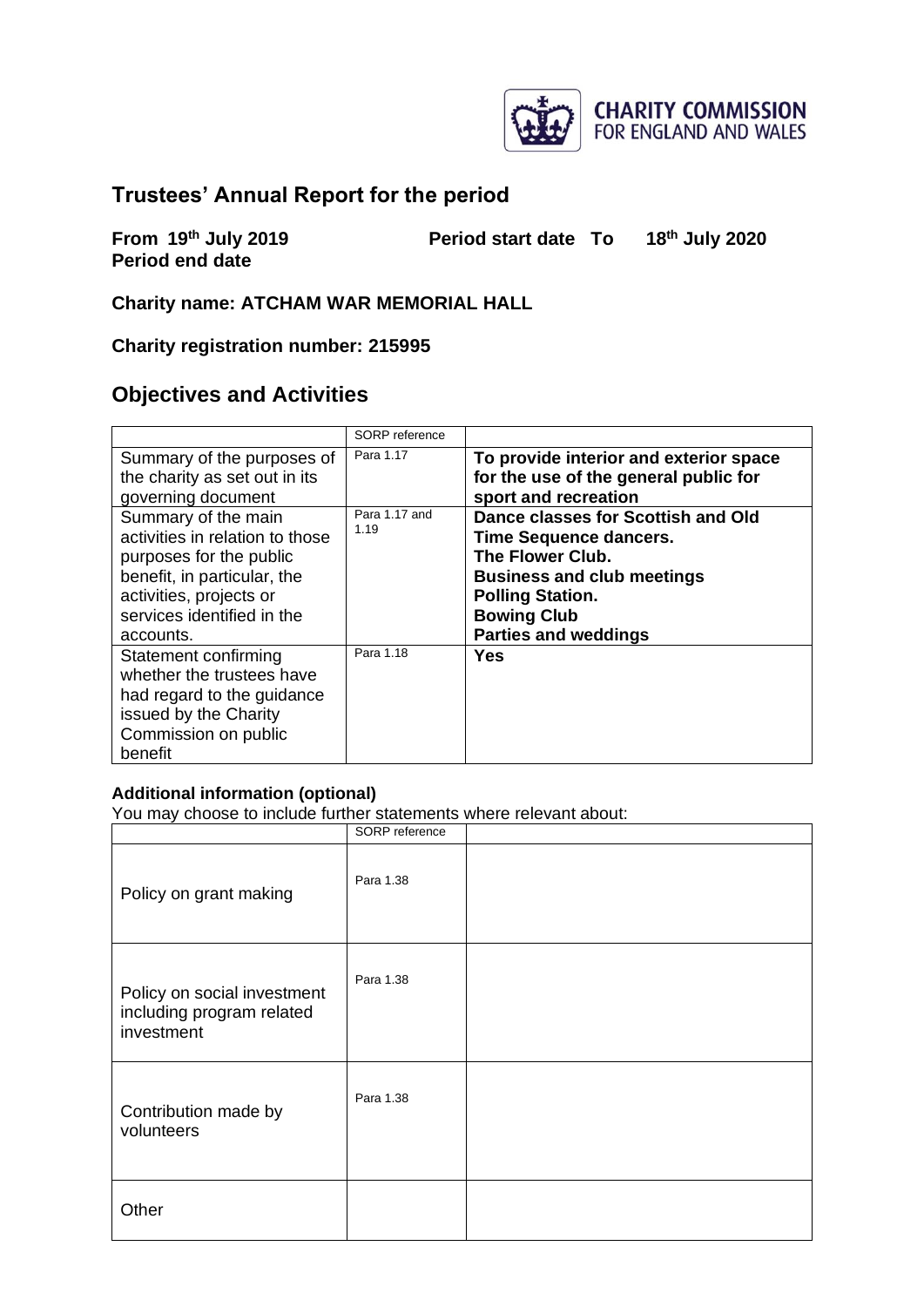## **Achievements and Performance**

|                                                                                                                                                                                                                      | SORP reference |                                                                                                                                                                                                                                                                                                                                                                                                                                                                                                                                                                                                                                                           |
|----------------------------------------------------------------------------------------------------------------------------------------------------------------------------------------------------------------------|----------------|-----------------------------------------------------------------------------------------------------------------------------------------------------------------------------------------------------------------------------------------------------------------------------------------------------------------------------------------------------------------------------------------------------------------------------------------------------------------------------------------------------------------------------------------------------------------------------------------------------------------------------------------------------------|
| Summary of the main<br>achievements of the charity,<br>identifying the difference the<br>charity's work has made to<br>the circumstances of its<br>beneficiaries and any wider<br>benefits to society as a<br>whole. | Para 1.20      | The hall remains popular for dance<br>groups as it has a sprung floor. We have<br>both Scottish and Old-Time sequence<br>dance groups holding regular classes in<br>the hall. Our Flower Club has many<br>members and invites demonstrators<br>from all over the UK to showcase their<br>skills to the members.<br>We have regular bookings for parties<br>and weddings and they have enjoyed<br>the use of our re-fitted kitchen.<br>Many business, clubs and group<br>meetings are held throughout the year.<br>In May we are in use as a Polling<br>station. The Bowling Club has many<br>new players and features in several of<br>the local leagues. |

#### **Additional information (optional)**

You may choose to include further statements where relevant about:

| Achievements against<br>objectives set                             | Para 1.41 |  |
|--------------------------------------------------------------------|-----------|--|
| Performance of fundraising<br>activities against objectives<br>set | Para 1.41 |  |
| Investment performance<br>against objectives                       | Para 1.41 |  |
| Other                                                              |           |  |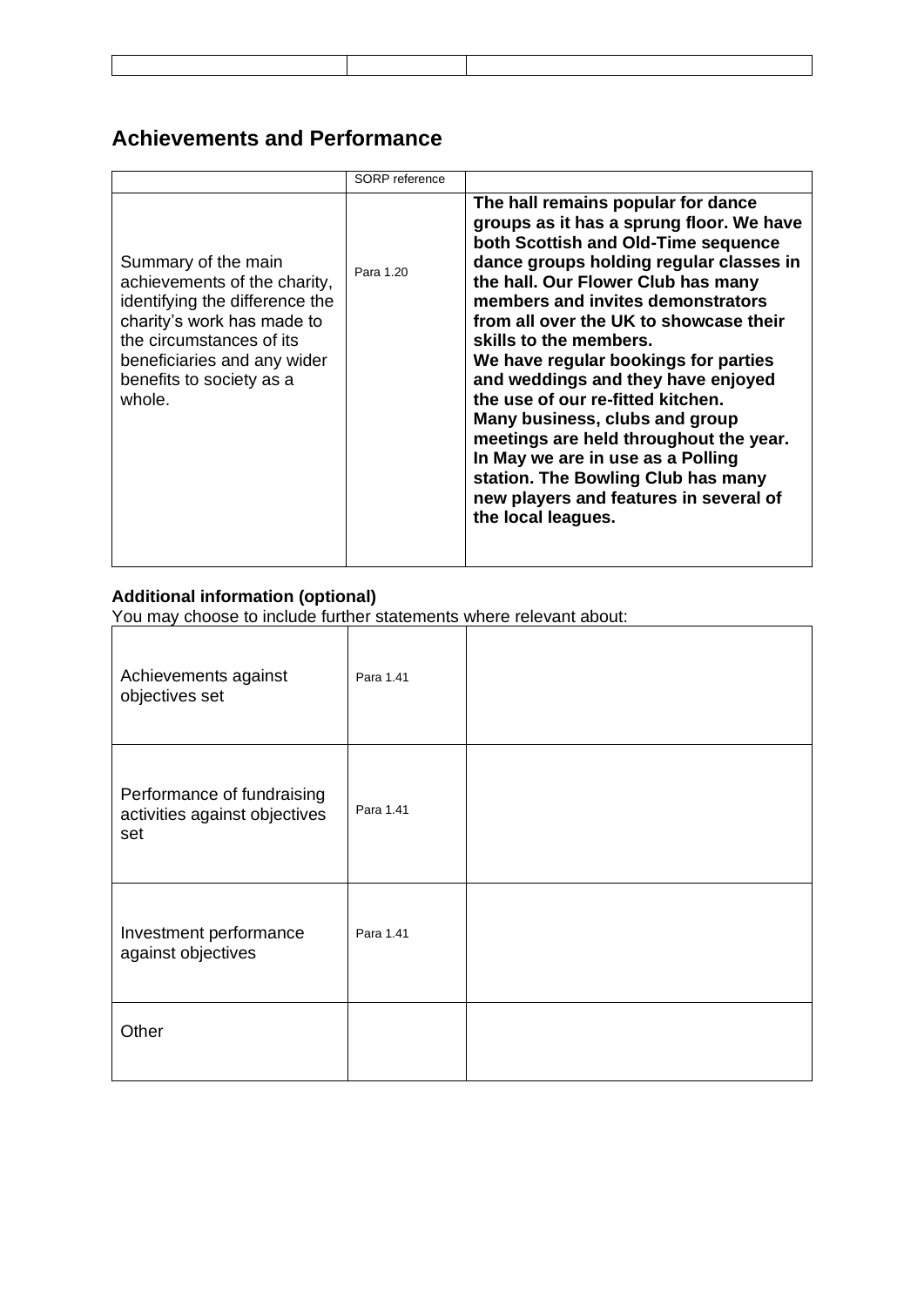# **Financial Review**

| Review of the charity's<br>financial position at the end<br>of the period                 | Para 1.21 | Income for the year is £26,569 which<br>includes grants of £20,000 are being<br>used for a kitchen re-fit and boiler<br>replacement.<br><b>Expenditure is £19,752 covering repairs</b><br>and upgrading and regular maintenance,<br>utility bills and insurance. Kitchen refit<br>was completed. |
|-------------------------------------------------------------------------------------------|-----------|--------------------------------------------------------------------------------------------------------------------------------------------------------------------------------------------------------------------------------------------------------------------------------------------------|
| Statement explaining the<br>policy for holding reserves<br>stating why they are held      | Para 1.22 | High Interest account is kept to cover<br>any serious building or equipment<br>failures or emergency issues.                                                                                                                                                                                     |
| Amount of reserves held                                                                   | Para 1.22 | £5774                                                                                                                                                                                                                                                                                            |
| Reasons for holding zero<br>reserves                                                      | Para 1.22 |                                                                                                                                                                                                                                                                                                  |
| Details of fund materially in<br>deficit                                                  | Para 1.24 |                                                                                                                                                                                                                                                                                                  |
| Explanation of any<br>uncertainties about the<br>charity continuing as a going<br>concern | Para 1.23 |                                                                                                                                                                                                                                                                                                  |

#### **Additional information (optional)**

You may choose to include further statements where relevant about:

| The charity's principal<br>sources of funds (including<br>any fundraising)               | Para 1.47 |  |
|------------------------------------------------------------------------------------------|-----------|--|
| Investment policy and<br>objectives including any<br>social investment policy<br>adopted | Para 1.46 |  |
| A description of the principal<br>risks facing the charity                               | Para 1.46 |  |
| Other                                                                                    |           |  |

 $\overline{\phantom{a}}$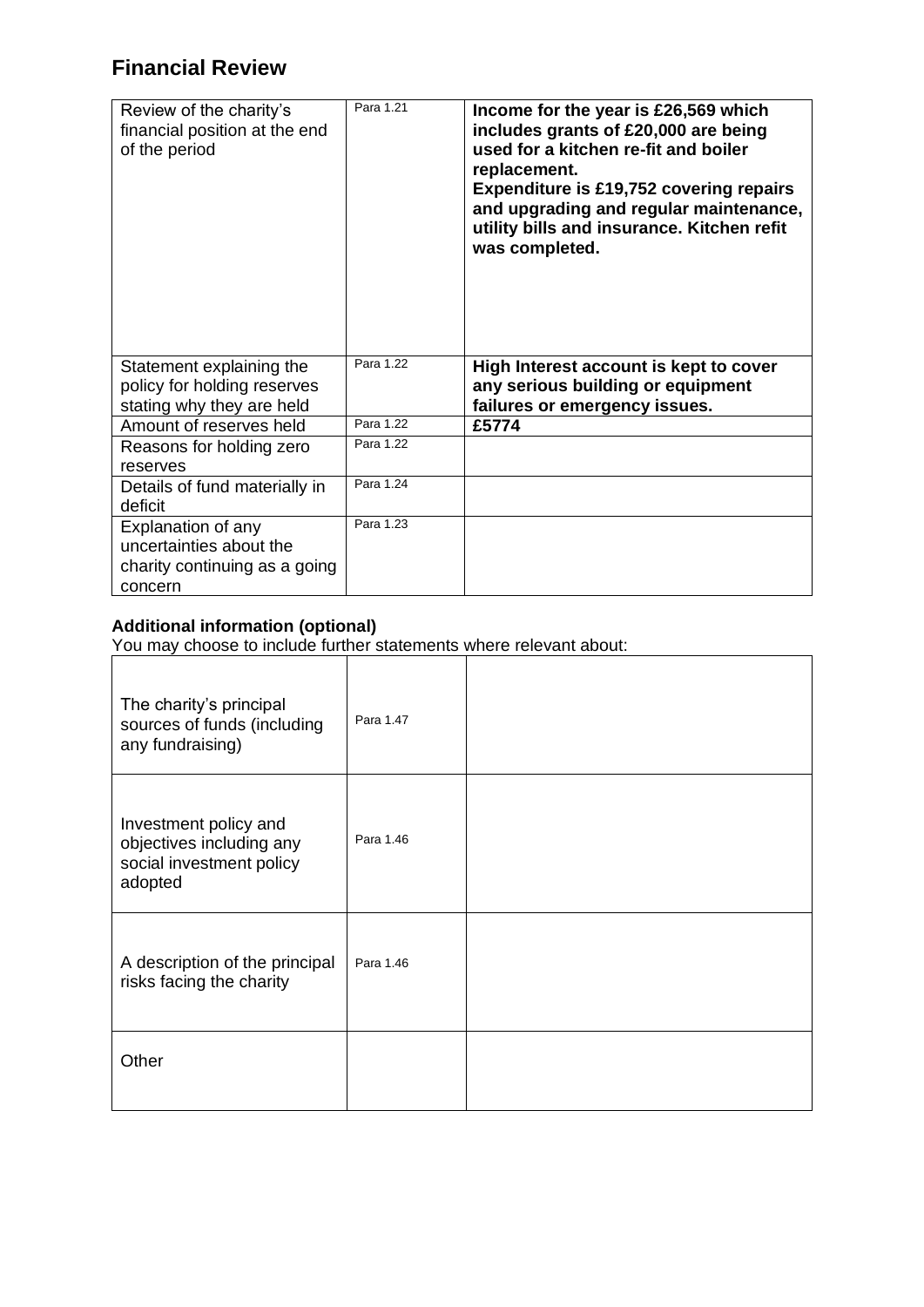## **Structure, Governance and Management**

| Description of charity's<br>trusts:                                                                                                                                                         |           |                                                                                                                                   |
|---------------------------------------------------------------------------------------------------------------------------------------------------------------------------------------------|-----------|-----------------------------------------------------------------------------------------------------------------------------------|
| Type of governing document<br>(trust deed, royal charter)                                                                                                                                   | Para 1.25 | <b>Constitution</b><br>In 2007 The Village Hall came under the<br>governance of the Charity commission<br>under the Charities Act |
| How is the charity<br>constituted?<br>(e.g unincorporated<br>association, CIO)                                                                                                              | Para 1.25 | <b>Unincorporated Association</b>                                                                                                 |
| Trustee selection methods<br>including details of any<br>constitutional provisions e.g.<br>election to post or name of<br>any person or body entitled<br>to appoint one or more<br>trustees | Para 1.25 | Trustees are appointed or re-appointed<br>annually at the AGM in October.                                                         |

#### **Additional information (optional)**

You may choose to include further statements where relevant about:

| Policies and procedures<br>adopted for the induction<br>and training of trustees                   | Para 1.51 |  |
|----------------------------------------------------------------------------------------------------|-----------|--|
| The charity's organisational<br>structure and any wider<br>network with which the<br>charity works | Para 1.51 |  |
| Relationship with any related<br>parties                                                           | Para 1.51 |  |
| Other                                                                                              |           |  |

# **Reference and Administrative details**

| Charity name                | <b>Atcham War Memorial Hall</b>                          |
|-----------------------------|----------------------------------------------------------|
| Other name the charity uses | The Malthouse                                            |
| Registered charity number   | 215995                                                   |
| Charity's principal address | <b>Malthouse Lane</b><br>Atcham<br>Shrewsbury<br>SY5 6QL |
|                             |                                                          |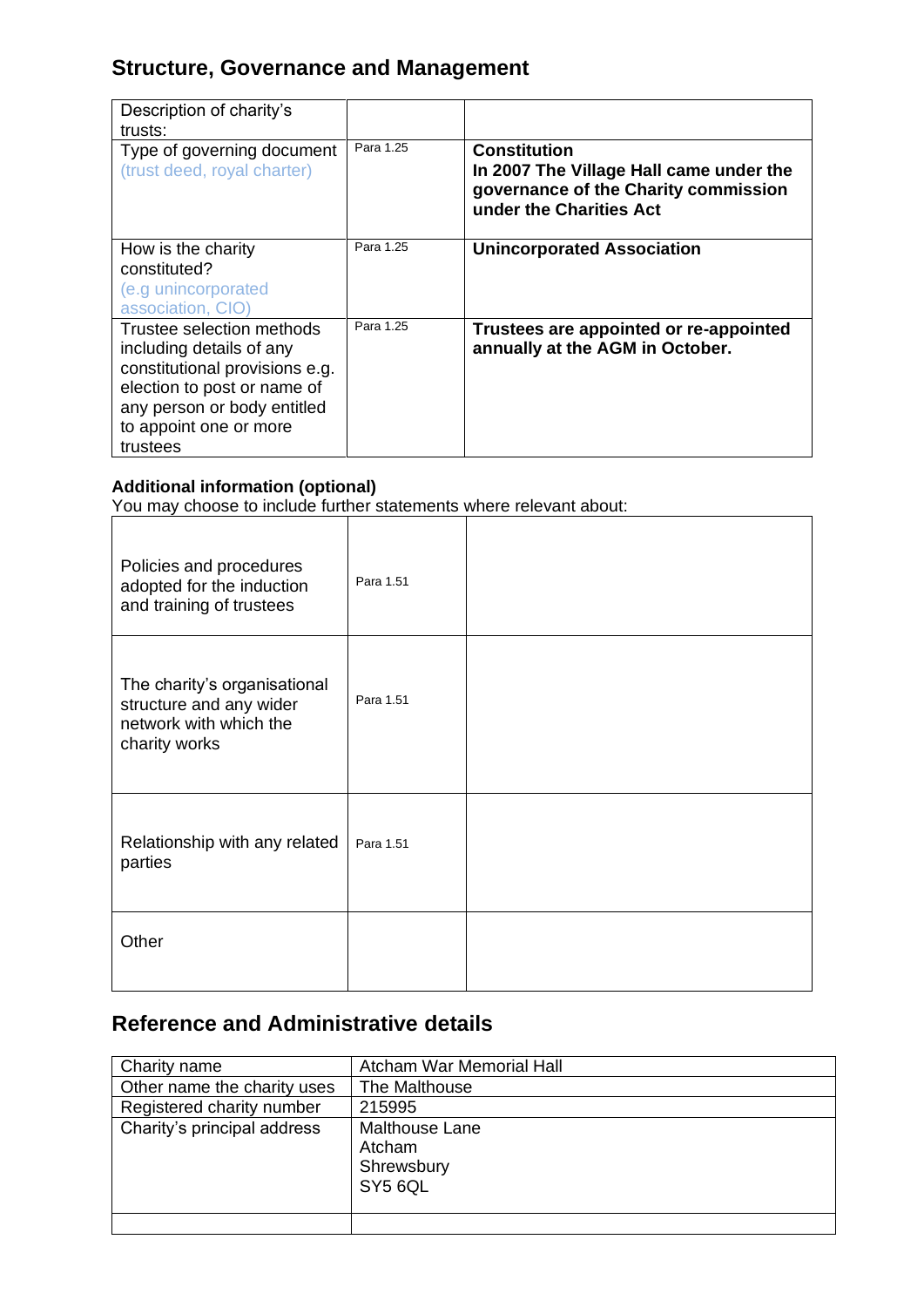#### **Names of the charity trustees who manage the charity**

|                | <b>Trustee name</b>    | Office (if any) | Dates acted if not for whole<br>vear | Name of person (or body) entitled<br>to appoint trustee (if any) |
|----------------|------------------------|-----------------|--------------------------------------|------------------------------------------------------------------|
| 1              | <b>Robert Thurston</b> | Chair           |                                      |                                                                  |
| $\overline{2}$ | Jayne Casswell         | Secretary       |                                      |                                                                  |
| 3              | Martin Westwood        | Treasurer       |                                      |                                                                  |
| $\overline{4}$ | Rosalinde<br>Westwood  | Co-Treasurer    |                                      |                                                                  |
| 5              | Judy Dixon             |                 |                                      |                                                                  |
| 6              | Joan Griffiths         |                 |                                      |                                                                  |
| 7              | Peter Gyldard          |                 |                                      |                                                                  |
| 8              | <b>Kay Pritchitt</b>   |                 |                                      |                                                                  |
| 9              | Susan Rothwell         |                 |                                      |                                                                  |
| 10             | <b>Martin Ruston</b>   |                 |                                      |                                                                  |
| 11             | Joyce Ford             |                 |                                      |                                                                  |
| 12             |                        |                 |                                      |                                                                  |
| 13             |                        |                 |                                      |                                                                  |
| 14             |                        |                 |                                      |                                                                  |
| 15             |                        |                 |                                      |                                                                  |
| 16             |                        |                 |                                      |                                                                  |
| 17             |                        |                 |                                      |                                                                  |
| 18             |                        |                 |                                      |                                                                  |
| 19             |                        |                 |                                      |                                                                  |
| 20             |                        |                 |                                      |                                                                  |

## Corporate trustees – names of the directors at the date the report was approved

| Director name |  |
|---------------|--|
|               |  |
|               |  |
|               |  |
|               |  |
|               |  |
|               |  |

Name of trustees holding title to property belonging to the charity

| Trustee name | Dates acted if not for whole year |  |
|--------------|-----------------------------------|--|
|              |                                   |  |
|              |                                   |  |
|              |                                   |  |
|              |                                   |  |
|              |                                   |  |
|              |                                   |  |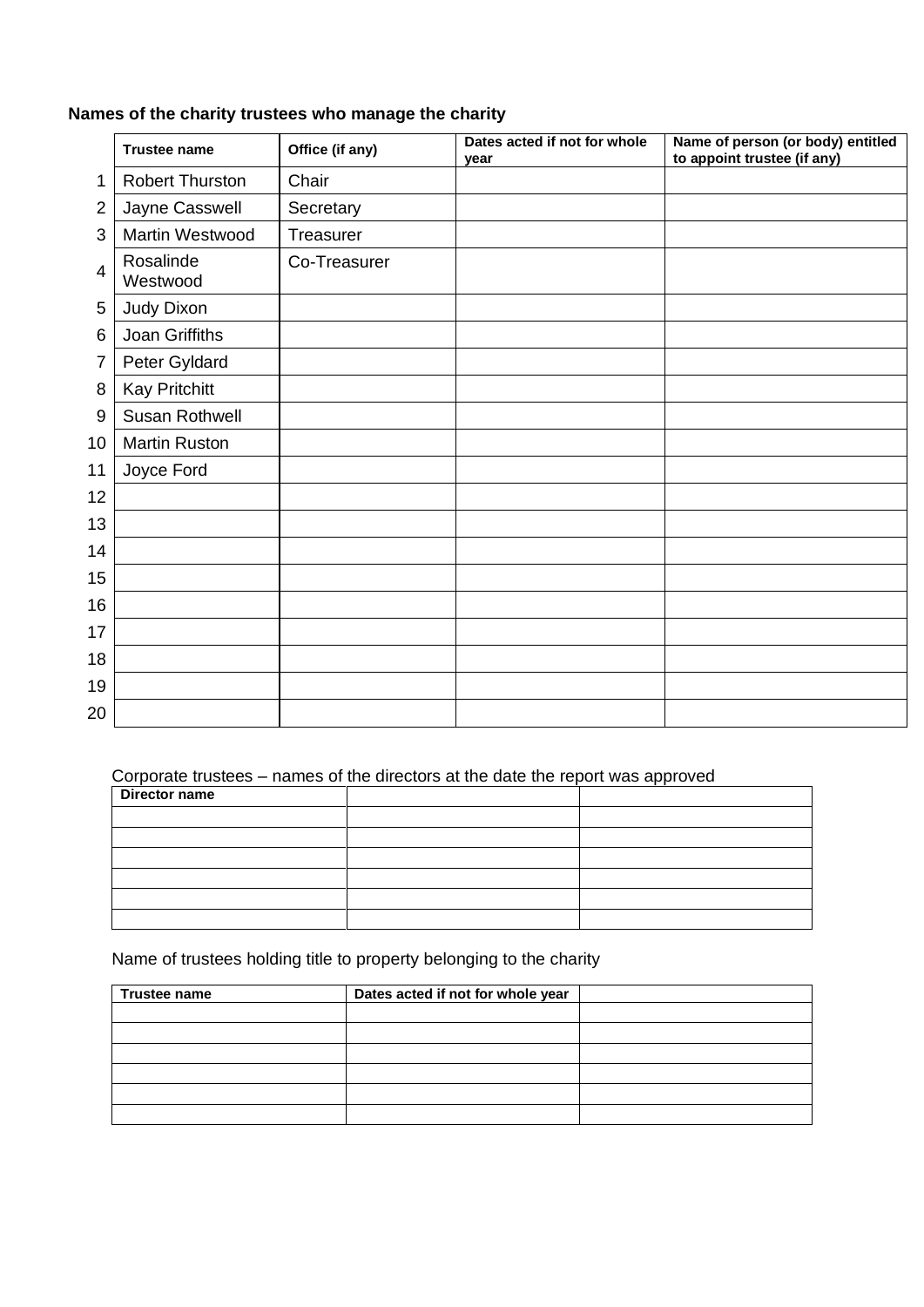## **Funds held as custodian trustees on behalf of others**

| Description of the assets<br>held in this capacity                                                                                        | N/A |  |  |
|-------------------------------------------------------------------------------------------------------------------------------------------|-----|--|--|
| Name and objects of the<br>charity on whose behalf the<br>assets are held and how this<br>falls within the custodian<br>charity's objects |     |  |  |
| Details of arrangements for<br>safe custody and<br>segregation of such assets<br>from the charity's own<br>assets                         |     |  |  |

#### **Additional information (optional)**

#### **Names and addresses of advisers (Optional information)**

| Type of<br>adviser | <b>Name</b> | <b>Address</b> |
|--------------------|-------------|----------------|
| <b>None</b>        |             |                |
|                    |             |                |
|                    |             |                |
|                    |             |                |

**Name of chief executive or names of senior staff members (Optional information)**

## **Exemptions from disclosure**

Reason for non-disclosure of key personnel details

## **Other optional information**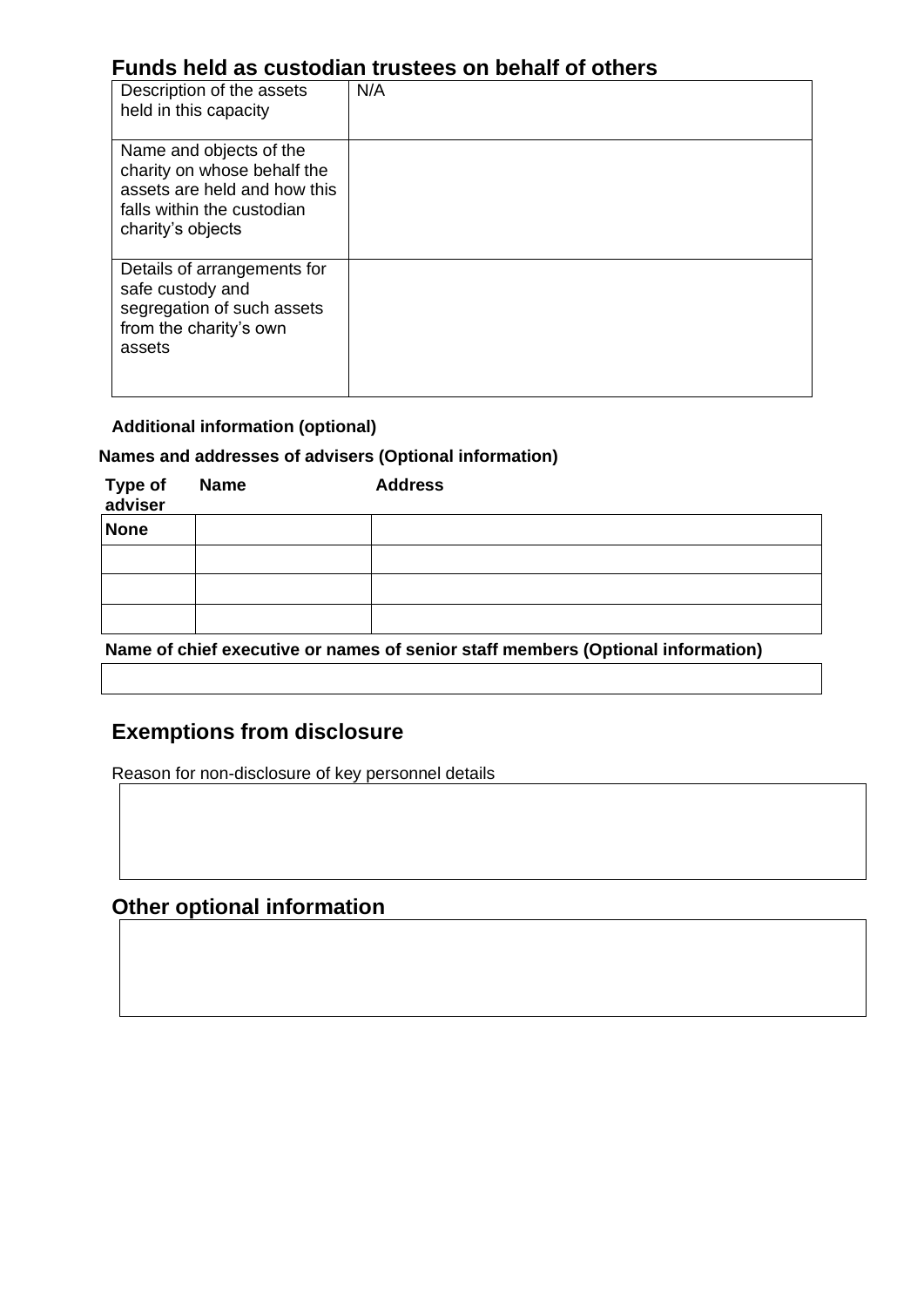# **Declarations**

## **The trustees declare that they have approved the trustees' report above.**

## **Signed on behalf of the charity's trustees**

|                                                     | Signature(s) Rosalinde Westwood       |  |
|-----------------------------------------------------|---------------------------------------|--|
|                                                     | Full name(s) Rosalinde Helen Westwood |  |
| Position (eg Secretary, Co-Treasurer<br>Chair, etc) |                                       |  |
|                                                     |                                       |  |

 $\textsf{Date}\Big|_{01.04.2021}$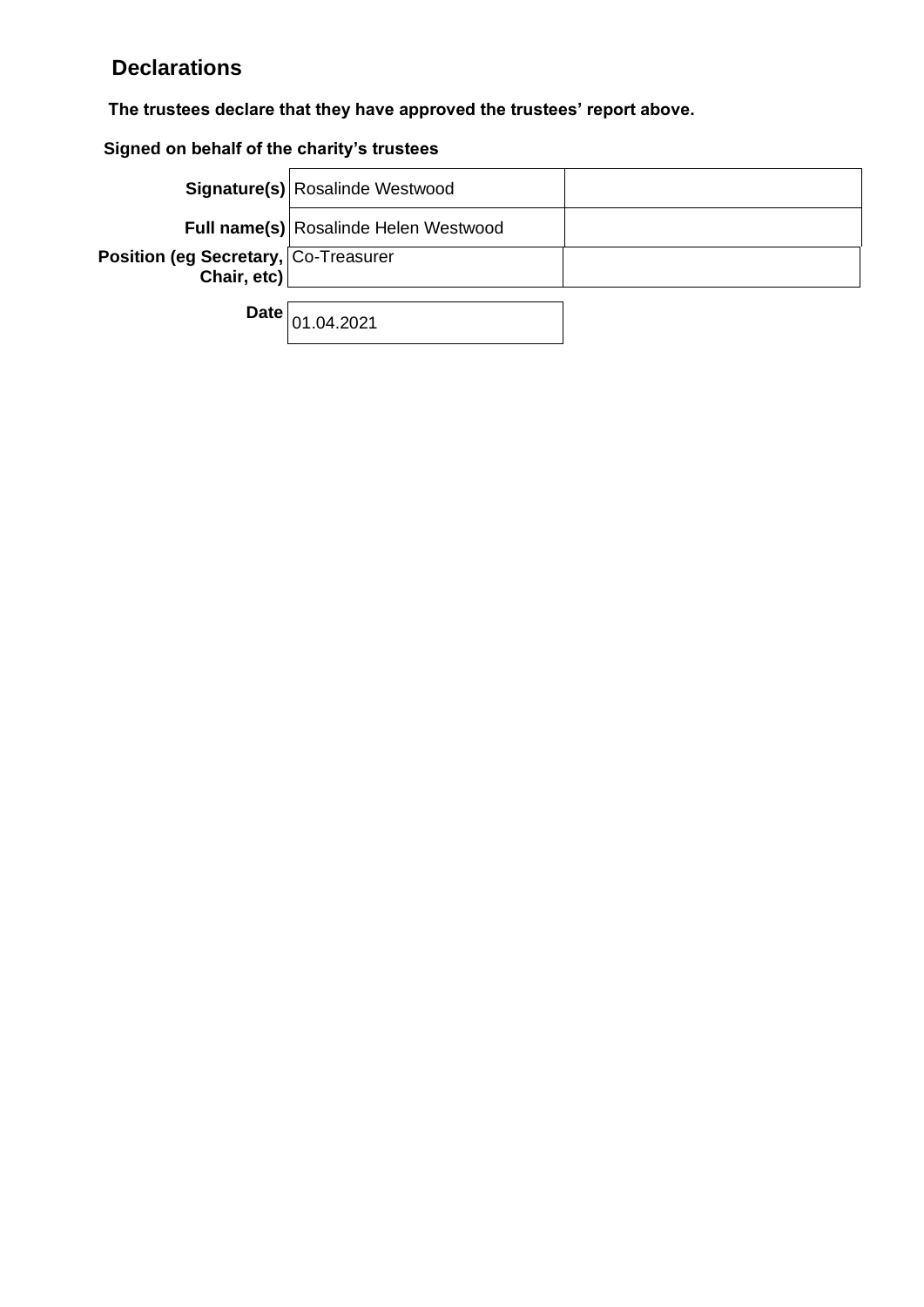## Atcham Memorial Hall - The Malthouse Income and Expenditure Account for the year ending 18th July 2020

| <b>Income</b>                                                                                                                                                                                        | 2020                                                                                                                             | 2019                                                                                     |
|------------------------------------------------------------------------------------------------------------------------------------------------------------------------------------------------------|----------------------------------------------------------------------------------------------------------------------------------|------------------------------------------------------------------------------------------|
| Rent & Room Hire<br>Misc Income<br><b>Bank Account Interest</b>                                                                                                                                      | 5740.00<br>20819.06<br>10.11                                                                                                     | 8461.00<br>O<br>10.63                                                                    |
| <u>Total</u>                                                                                                                                                                                         | 26,569.17                                                                                                                        | 8471.63                                                                                  |
| Misc Income consists of                                                                                                                                                                              | Parish Council Grant 10,000.00<br>Govt. Council Grant 10,000.00<br>Bowling Club water usage 62.64<br>Cheque not presented 756.42 |                                                                                          |
| <b>Expenditure</b>                                                                                                                                                                                   |                                                                                                                                  |                                                                                          |
| Water & Sewerage<br><b>Insurance &amp; Licences</b><br>Light & Heat<br>Improvements & Repairs<br>Wages<br>Postage & Stationery<br><b>Caretaking Supplies</b><br><b>Misc Expenses</b><br><u>Total</u> | 550.62<br>1483.31<br>1789.59<br>14523.43<br>1000.00<br>74.64<br>202.47<br>128.00<br>19752.06                                     | 507.00<br>1341.36<br>1614.18<br>839.03<br>1300.00<br>80.00<br>300.20<br>62.00<br>6043.77 |
| <b>Excess Expenditure</b>                                                                                                                                                                            |                                                                                                                                  |                                                                                          |
| Excess Income                                                                                                                                                                                        | 6817.11                                                                                                                          | 2427.86                                                                                  |
| Misc Expenditure consists of<br>Fire Extinguisher Service 108.00<br><b>First Aid Box</b><br><b>Gift to Auditor</b><br><b>Chairman leaving Gift</b><br>Piano Tuning<br>Returned cheque                | 20.00                                                                                                                            | 42.00<br>20.00                                                                           |
| <u>Total</u>                                                                                                                                                                                         | 128.00                                                                                                                           | 62.00                                                                                    |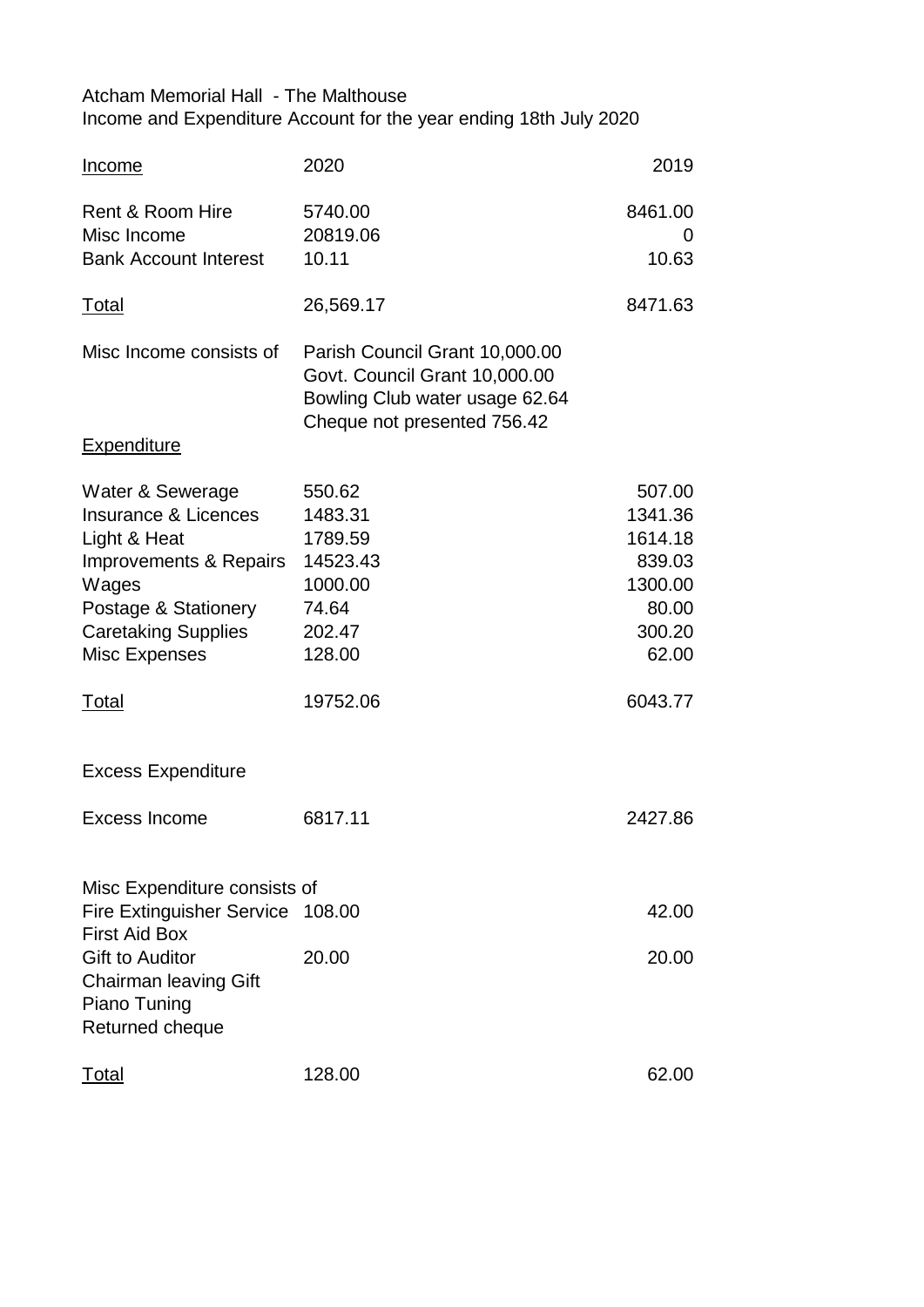# Malthouse Balance Sheet as at 18th July 2020

| <b>Assets</b>                  | 2020     | 2019     |
|--------------------------------|----------|----------|
| <b>Current Account</b>         | 17254.03 | 10447.03 |
| <b>High Interest Account</b>   | 5774.03  | 5763.92  |
| Total                          | 23028.06 | 16210.95 |
| Represented by                 |          |          |
| Accumulated Funds B/F 16210.95 |          | 13783.09 |
| <b>Less Excess Expenditure</b> |          |          |
| <b>Plus Excess Income</b>      | 6817.11  | 2427.86  |
| Total                          | 23028.06 | 16210.95 |